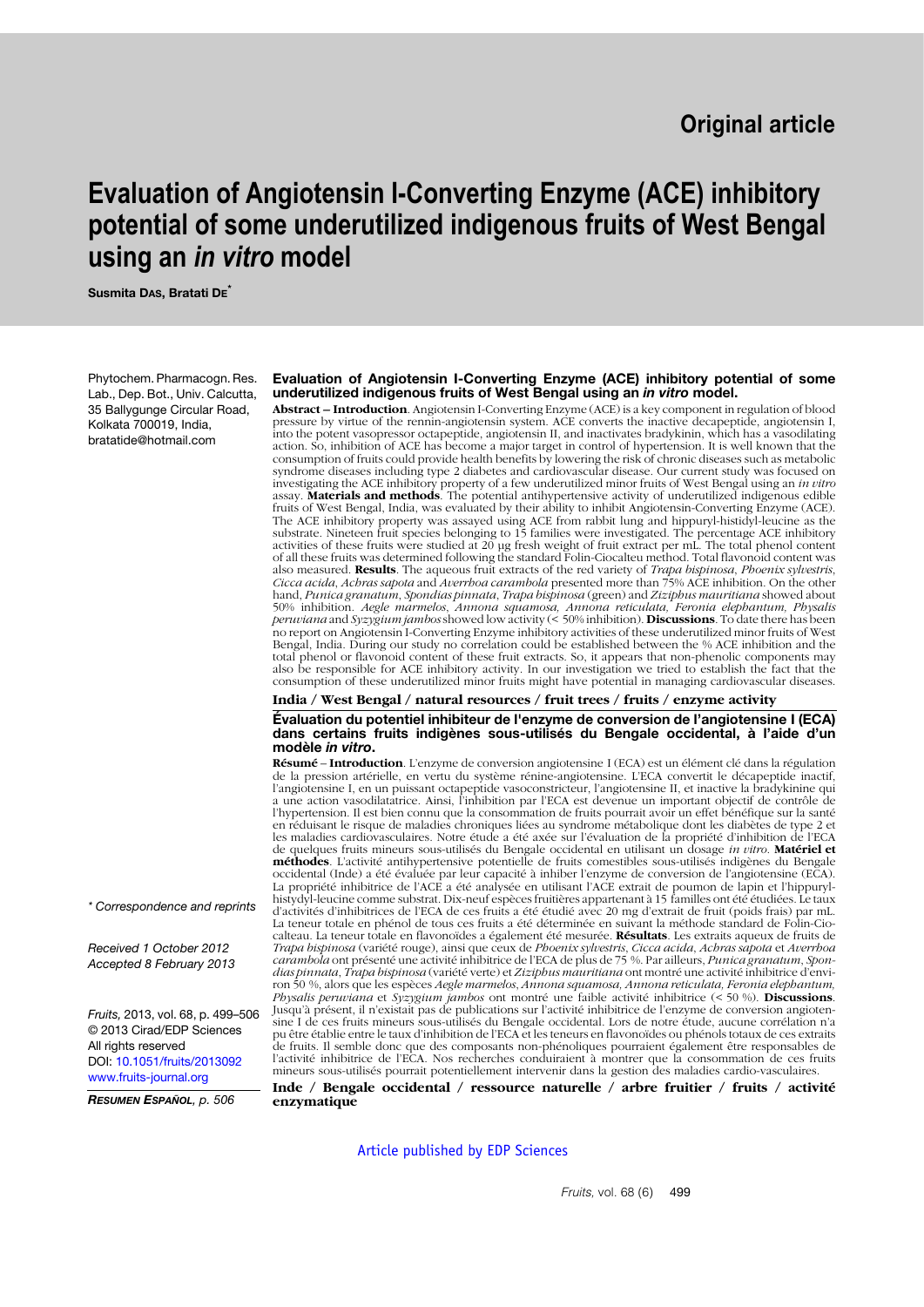# **1. Introduction**

Angiotensin I-Converting Enzyme (ACE; kinase II; EC3.4.15.1) is potentially of great importance for controlling blood pressure by virtue of the rennin-angiotensin system [[1](#page-5-0)[–](#page-5-1) 3]. ACE converts the inactive decapeptide, angiotensin I, into the potent vasopressor octapeptide, angiotensin II, and inactivates bradykinin, which has a vasodilating action [[4](#page-5-2)]. It is well known that the consumption of fruits could provide health benefits by lowering the risk of chronic diseases such as metabolic syndrome diseases including type 2 diabetes and cardiovascular disease [[5](#page-5-3)[–7](#page-5-4)]. One of the long-term complications of type 2 diabetes is high blood pressure, or hypertension [\[8](#page-5-5)]. Hypertension has become the most common serious chronic health problem globally in recent years. According to the World Health Organization (WHO), around 20–45% of a population and nearly 50–60% of elderly people have elevated blood pressure [\[9](#page-5-6)]. Angiotensin I-converting enzyme (ACE) is an important enzyme involved in maintaining vascular tension by two different reactions. This enzyme catalyzes: (1) conversion of the inactive angiotensin I into a powerful vasoconstrictor and promoter of sodium retention, angiotensin II, and (2) inactivation of the vasodilator bradykinin, which is conducive to lower blood pressure [[10](#page-5-7)]. Inhibition of ACE is considered to be a useful therapy in the control of blood pressure in hypertensive patients. Therefore, dietary sources of ACE inhibitors are potentially beneficial [1[0](#page-5-7)].

ACE inhibitors have proven to be very effective in the treatment of heart failure caused by systolic dysfunction (*e.g*., dilated cardiomyopathy) [[11](#page-5-8)]. Specific drugs used in blocking the formation of angiotensin II include captopril, benazapril, enalapril, fosinopril, lisinopril, ramipril, etc. However, these synthetic drugs are believed to have certain side effects such as hypotension, reduced renal function, dry cough, skin rashes, taste disturbances and fetal abnormalities [1[1](#page-5-8)]. Therefore, for safe and economical use, interest in identifying food sources as ACE inhibitors has increased. ACE inhibitors from food sources include a peptide from corn gluten digested by pescalase [[12](#page-5-9)], a peptide isolated from an acid extract of tuna [[13](#page-6-0)], and various flavonoids isolated from leaves of persimmon [1[4](#page-6-1), 1[5](#page-6-2)]. However, there has been no study on the ACE inhibitory activity of underutilized indigenous fruits of West Bengal. A number of compounds from different plants have been identified to possess *in vitro* ACE inhibitory activity. These include hydrolyzable tannins, phenylpropanes, proanthocyanidins, flavonoids, xanthones, fatty acids, terpenoids, alkaloids, oligosaccharides and peptide amino acids [1[6](#page-6-3)–1[8](#page-6-4)].

# **2. Materials and methods**

## **2.1. Fruit materials**

Nineteen minor fruits, indigenous to West Bengal and belonging to 15 families, were selected for investigation. These investigated fruits were *Achras sapota* L. (Sapotaceae), *Aegle marmelos* (L.) Corr. Serr. (Rutaceae), *Annona reticulata* L., *Annona squamosa* L. (Annonaceae), *Averrhoa carambola* L. (Oxalidaceae), *Borassus flabellifer* L. (Arecaceae), *Carissa carandas* L. (Apocynaceae), *Cicca acida* (L.) Merr (Euphorbiaceae)*, Citrus decumana* (L.) Murr. (Rutaceae), *Feronia elephantum* Correa. (Rutaceae), *Grewia asiatica* L. (Malvaceae), *Nephelium longana* (Lam.) Cam (Sapindaceae), *Phoenix sylvestris* Roxb. (Arecaceae)*, Physalis peruviana* L. (Solanaceae), *Punica granatum* L. (Lythraceae), *Spondias pinnata* (L.f) Kurz. (Anacardiaceae), *Syzygium jambos* L. (Alston) (Myrtaceae), red and green varieties of *Trapa bispinosa* Roxb. (Trapaceae)*,* and *Ziziphus mauritiana* Lam. (Rhamnaceae). All these fruits were collected just at their ripe stage (*i.e.*, ready for consumption) from local markets of North Kolkata, West Bengal, India, as reported in Das *et.al*. [1[9](#page-6-5)].

### **2.2. Preparation of fruit extract**

The juicy pulpy or dry scaly edible portion of each fruit was weighed, crushed and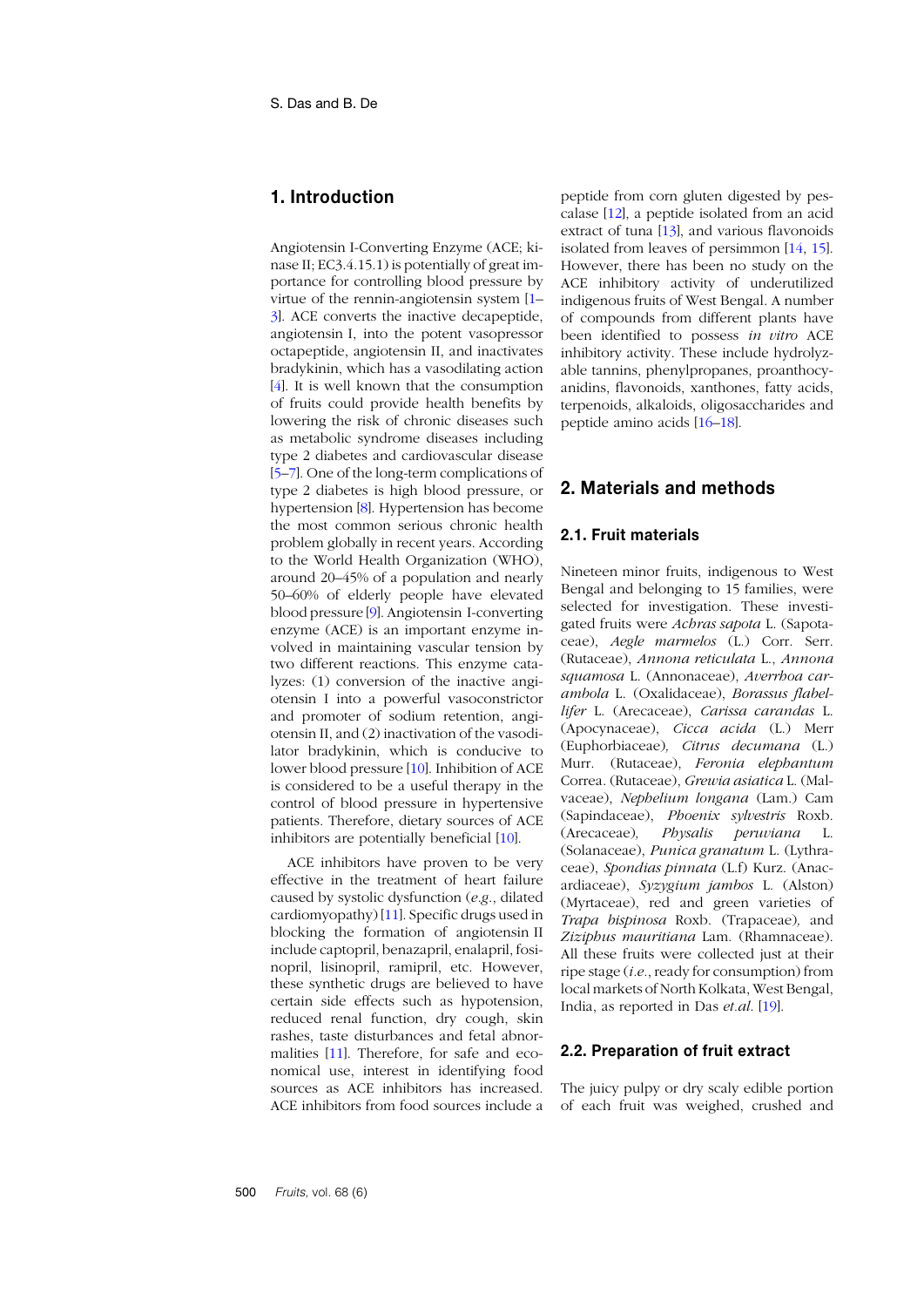warmed at 100 °C with double-distilled water for 5–10 min to inactivate enzymes present in the fruit materials and to extract the active constituents. Then it was strained through a sieve and the extract obtained was centrifuged at 10,000 rpm for 15 min. These final supernatants were preserved at –20 °C to study their enzyme inhibitory activities. The dilution of the aqueous extract was prepared with double-distilled water. The concentration of each extract was expressed in terms of weight of fresh fruit to make extract per mL. The concentration used during the assay was 20  $\mu$ g·mL<sup>-1</sup>.

#### **2.3. Chemicals**

Angiotensin**-**converting enzyme from rabbit lung and hippuryl-histidyl-leucine (HHL) were obtained from Sigma, USA. The standard ACE inhibitor drug used was lisinopril obtained from Lupin Pharmaceuticals (India). All the other reagents were of analytical grade.

#### **2.4. ACE inhibition assay**

The Angiotensin**-**Converting Enzyme (ACE) inhibitory property was assayed by the modified method of Cushman and Cheung [[20](#page-6-6)] using hippuryl-histidyl-leucine (HHL) as a substrate. Angiotensin-Converting Enzyme (ACE) from rabbit lung was prepared in 200 mM borate buffer (pH 8.3) at a concentration of 100 mU $\text{mL}^{-1}$ . A reaction mixture containing 0.25 mL 7 mM HHL in pH 8.3 borate buffer (200 mM), 0.2 mL 2 M NaCl, 0.02 mL H2O, 0.015 mL aqueous fruit extract and 0.015 mL 100 mU $\cdot$ mL<sup>-1</sup> of ACE (in the pH 8.3 buffer) was incubated at 37 °C for 30 min. The reaction was stopped by adding 0.25 mL 1(N) HCl. The hippuric acid liberated from the HHL by ACE was extracted with ethyl acetate (1.5 mL). An aliquot of the extract (1.3 mL) was evaporated to dryness and the residue was dissolved in 0.4 mL H2O. The control set contained 0.015 mL of distilled water instead of fruit extract. The hippuric acid concentration was determined by measuring the absorbance spectrophotometrically at 228 nm against a blank solution similarly prepared by adding buffer instead of ACE. Assays were carried out at least in triplicate. The percentage inhibition

of ACE activity by plant extracts was calculated by the formula  $[(A_0 - A_e) / A_0] \times 100$  $(A<sub>0</sub> = absorbance without extract; A<sub>e</sub> =$ absorbance with extract). The % inhibitions of different fruit extracts were compared with the % inhibition value of the standard cardioprotective drug lisinopril.

## **2.5. Determination of total phenol content**

Total phenol content was determined by Folin-Ciocalteu reagent in alkaline medium [2[1](#page-6-7)] and was expressed as gallic acid equivalents (GAE) (equivalent to µg gallic acid per mg fresh fruit weight). Total phenol content was calculated from the regression equation ( $y = 0.0193 x - 0.0006$ ) prepared from a range of concentrations of gallic acid and optical densities for the concentrations.

# **2.6. Determination of total flavonoid content**

Total flavonoid content was determined following Kim *et al.* [[22](#page-6-8)] and was expressed as catechin equivalent (CE) (equivalent to ug) catechin per mg fresh fruit weight), calculated from the regression equation ( $\nu$  =  $0.024$   $x - 0.0089$ ) prepared from a range of concentrations of catechin and optical densities for the concentrations.

#### **2.7. Statistical analysis**

Results are expressed as mean ± standard deviation. The data was statistically analyzed using Student's *t*-test (MS Excel 2007: *p* values < 0.05 considered significant).

# **3. Results**

Of the 19 different species of indigenous fruits of West Bengal studied, fifteen species showed inhibition against Angiotensin**-**Converting Enzyme (ACE) at a concentration of 20 µg fresh fruit $mL^{-1}$  aqueous extract; the other five species showed no inhibition against this enzyme (*figure [1](#page-3-0)*).

Among the 15 species which showed an inhibitory property at 20 µg fresh fruit $mL^{-1}$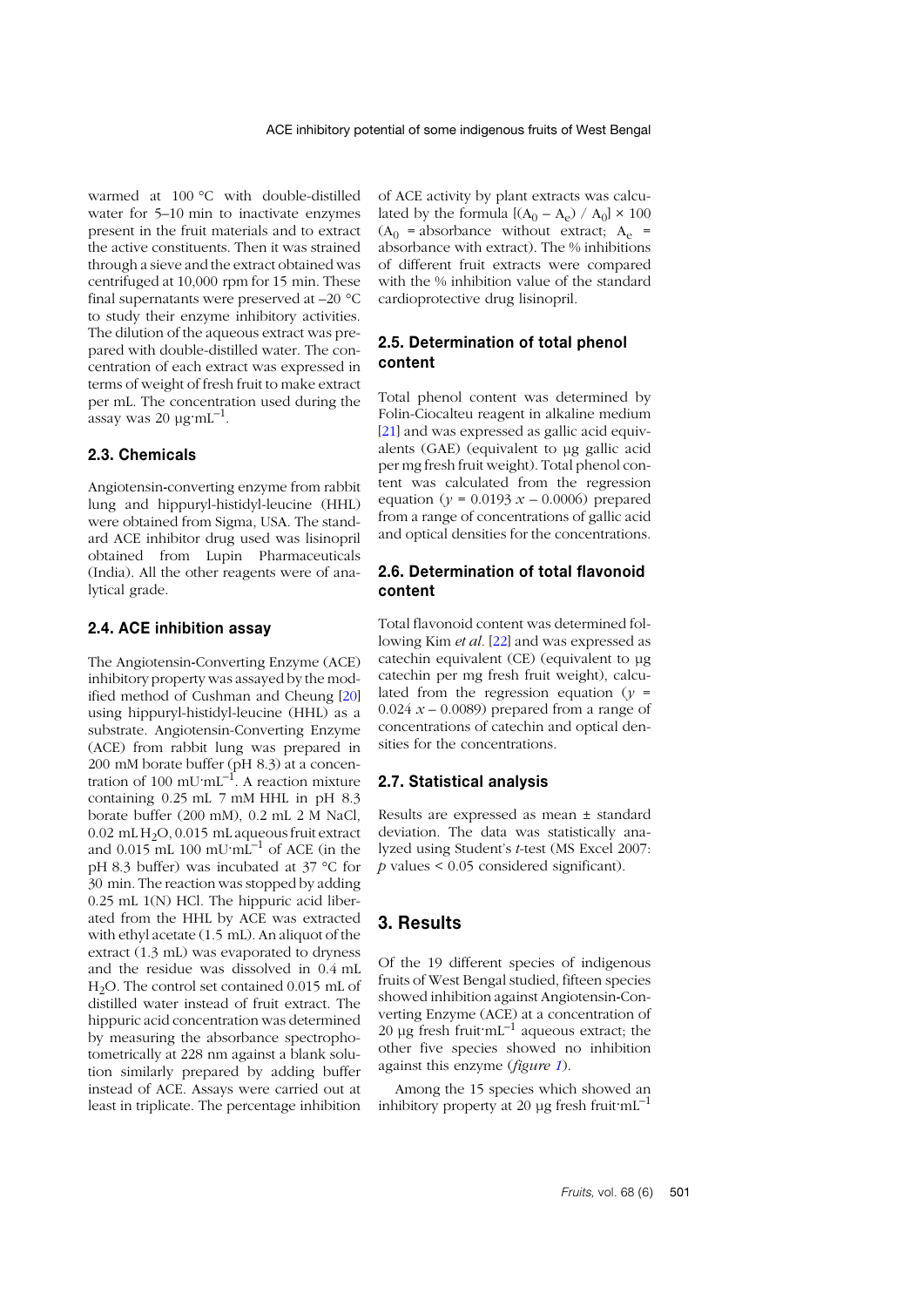#### <span id="page-3-0"></span>**Figure 1**.

Angiotensin I-Converting Enzyme (ACE) inhibitory activity (%) of 19 underutilized indigenous fruits of West Bengal (India) assayed *in vitro*.



aqueous extract, the red variety of *Trapa bispinosa* showed the maximum inhibition [about  $(98.61 \pm 1.1)\%$  inhibition]; it was followed by *Phoenix sylvestris* [(90.68 ± 9)% inhibition]. *Achras sapota*, *Averrhoa carambola* and *Cicca acida* also showed high inhibitory activity  $[(79.51 \pm 7.53)\%, (79.29 \pm$ 18.92)% and (79.73 ± 1.97)%, respectively].

On the other hand, the four species *Punica granatum*, *Spondias pinnata*, *Trapa bispinosa* (green) and *Ziziphus mauritiana* showed about 50% inhibition against ACE  $[(53.43 \pm 14.09)\%, (56.67 \pm 10.68)\%, (52.49 \pm 10.69)\]$ 15.73)% and (50.82 ± 19.50)%, respectively]. *Aegle marmelos*, *Annona squamosa, Annona reticulata, Feronia elephantum,*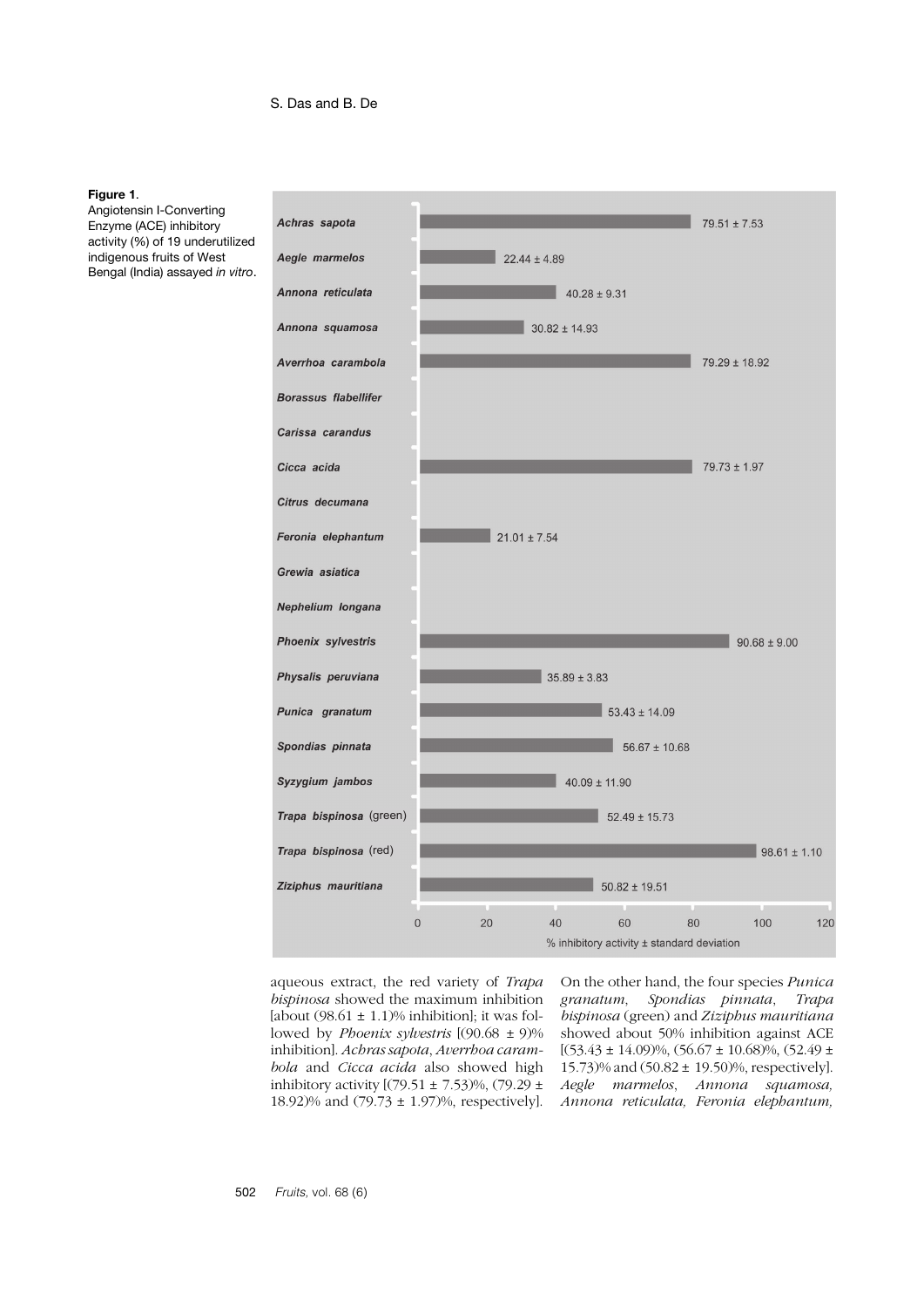

### <span id="page-4-0"></span>**Figure 2**.

Differences in Angiotensin I-Converting Enzyme (ACE) inhibitory activity among 15 underutilized indigenous fruits of West Bengal (India) assayed *in vitro* and measured by the *t*-test. Significant differences are highlighted in gray ( $p$ -values  $< 0.05$ ).

*Physalis peruviana* and *Syzygium jambos* showed low inhibitory activity. *Borassus flabellifer, Carissa carandus, Citrus decumana, Grewia asiatica* and *Nephelium longana* had no activity at the concentration tested*.* ACE inhibitory activity among the fruits studied by the *t-*test and the *p*-values showed significant differences (*figure [2](#page-4-0)*). The % ACE inhibition by lisinopril at 13  $\mu$ g·mL<sup>-1</sup> concentration was found to be  $(99.29 \pm 1.11)\%$ .

Different flavonoids, as well as plant extracts rich in flavonoids, were found to be effective ACE inhibitors both *in vitro* and *in vivo* [[23](#page-6-9)]. During our present study, the total phenol and flavonoid contents of the 19 fruits studied [[19](#page-6-5)] showed no correlation between ACE inhibitory activity and total phenol  $(R^2 = 0.0034)$  and flavonoid contents  $(R^2 = 0.134)$ .

# **4. Discussion**

Consumption of fruits and vegetables could be an effective way to prevent nutritional deficiencies and chronic diseases [[24](#page-6-10)].

The potential cardiovascular protective properties of aqueous and 70% ethanol extracts from *Actinidia deliciosa* Lindl. (Actinidiaceae), well known as "kiwi", a plant native to Eastern Asia, have been reported. An inhibitory activity against angiogensin I-converting enzyme of kiwi fruit extracts has been reported [[25](#page-6-11)].

The aqueous extract from *Berberis vulgaris* L. (Berberidaceae) fruit was tested to evaluate its antihypertensive effects on DOCA-induced hypertension in rats, and the results suggest that the antihypertensive and vasodilatory effects of *B. vulgaris* fruit extract are mainly endothelial-independent and it may be used to treat hypertension, a status with endothelial dysfunction [2[6](#page-6-12)].

*Elettaria cardamomum* (L.) Maton. (Zingiberaceae), small cardamom, fruit powder is reported for its antihypertensive potential and its effect on some of the cardiovascular risk factors in individuals with stage 1 hypertension [2[7](#page-6-13)]. The antihypertensive effect of pink guava (*Psidium guajava* Mill.) (Myrtaceae) puree on Spontaneous Hypertensive Rats (SHR) has also been reported [[28](#page-6-14)]. In limited studies in human and murine models, *Punica granatum* L. (Lythraceae) or pomegranate juice has been shown to exert significant antihypertensive effects [[29](#page-6-15)]. The efficacy of Indian gooseberry (*Phyllanthus emblica* L.) (Phyllanthaceae), guava (*Psidium guajava*), wood apple (*Limonia acidissima* L.) (Rutaceae) and star fruit (*Averrhoa carambola* L.) (Oxalidaceae) for angiotensin-converting enzyme (ACE) inhibitory activity using hippuryl-L-histidyl-Lleucine as a substrate was determined [3[0](#page-6-16)].

Fruits of seven fully ripened strawberry (*Fragaria* × *ananassa* Duch.) (Rosaceae) cultivars grown in Brazil (Dover, Camp Dover, Camarosa, Sweet Charlie, Toyonoka, Oso Grande and Piedade) were evaluated for ACE relevant for potentially managing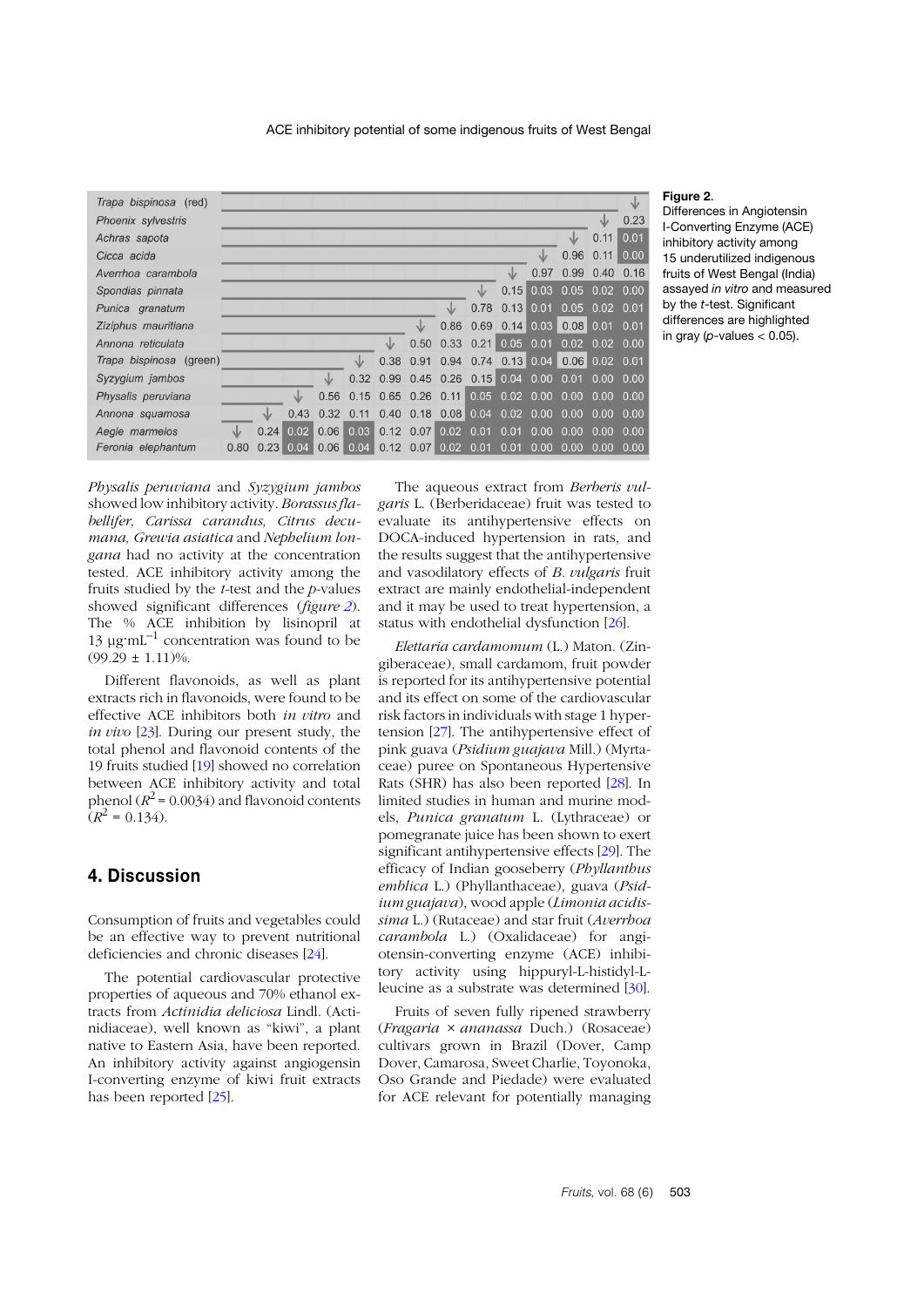hypertension. The evaluated cultivars had no significant ACE inhibitory activity, reflecting low antihypertensive potential [[31](#page-6-17)].

An apple (*Malus domestica* Borkh.) (Rosaceae) skin extract rich in flavonoids, the major constituents of the extract and their selected metabolites were assessed for the ACE inhibitory property *in vitro* [2[3](#page-6-9)]. It has been reported that ACE inhibitory activity of the fruit could be due to the varied amounts of phytoconstituents present in the extracts, *i.e*., phenols, flavonoids, ascorbic acid and protein contents [2[3](#page-6-9)].

To date there has been no report on Angiotensin–I Converting Enzyme inhibitory activities of the underutilized minor fruits of West Bengal, India. Making an inventory of the underutilized edible fruits would help in conservation and valorization measures [[32](#page-6-18), [33](#page-6-19)].

During our present study, no correlation could be established between the % ACE inhibition and the total phenol and/or flavonoid content of 19 underutilized fruit extracts. However, the ACE inhibition activities of some of these fruit extracts were found to be very good. Extracts from 20 µg fruit of *Trapa bispinosa* (red) was equivalent to the activity of 13 µg lisinopril. A much higher amount of the fruit is consumed in a day. Each fruit weighs 4–5 g. We found that activity of *Phoenix sylvestris* was not significantly different from that of *T. bispinosa*. So, from our results, it appears that non-phenolic components can also be responsible for ACE inhibitory activity. In our investigation, we tried to establish the fact that consumption of underutilized minor fruits from West-Bengal might have potential in managing cardiovascular diseases. So, further *in vivo* studies are required to find out their efficacy, and identification of the active constituents responsible for such inhibition are required to be analyzed.

# **Acknowledgment**

Financial assistance obtained from UGC, India, is acknowledged.

# **References**

- <span id="page-5-0"></span>[1] Gohlke P., Linz W., Scholkens B.A., Kuwer I., Bartenbach S., Schnell A., Unger T., Angiotensin-converting enzyme inhibition improves cardiac function, Hypertension 23 (1994) 411–418.
- [2] Hollenberg N.K., Pharmacologic interrupting the rennin-angiotensin system, Annu. Rev. Pharmacol. Toxicol. 19 (1979) 559–582.
- <span id="page-5-1"></span>[3] Ondetti M.A., Cushman D.W., Enzyme of the renin-angiotensin system and their inhibitors, Annu. Rev. Biochem. 51 (1982) 283– 308.
- <span id="page-5-2"></span>[4] Ukeda H., Matsuda H., Kuroda H., Osajima K., Matsufuji H., Osajima Y., Preparation and separation of angiotensin I converting enzyme inhibitory peptides, Nippon Nogeik. Kaishi 65 (1991) 1223–1228.
- <span id="page-5-3"></span>[5] Joshipura K.J., Hu F.B., Manson J.E., Stampfer M.J., Rimm E.B., Speizer F.E., Colditz G., Ascherio A., Rosner B., Spiegelman D.,Willett W.C., The effect of fruit and vegetable intake on risk for coronary heart disease, Ann. Intern. Med. 132 (2001) 1106–1114.
- [6] Costacou T., Mayer-Davis E.J., Nutrition and prevention of type 2 diabetes, Annu. Rev. Nutr. 23 (2003) 147–170.
- <span id="page-5-4"></span>[7] Hung H.C., Joshipura K.J., Jiang R., Hu F.B., Hunter D., Smith-Warner S.A., Colditz G.A., Rosner B., Spiegelman D., Willett W.C., Fruit and vegetable intake and risk of major chronic disease, J. Natl. Cancer Inst. 96 (2004) 1577–1584.
- <span id="page-5-5"></span>[8] Landsberg L., Molitch M., Diabetes and hypertension: pathogenesis, prevention and treatment, Clin. Exp. Hypertens*.* 26 (2004) 621–628.
- <span id="page-5-6"></span>[9] Anon., WHO expert committee report, hypertension control, World Health Organ. (WHO) Tech. Rep. Series 862, Geneva, Switz., 1996, 1–83.
- <span id="page-5-7"></span>[10] Johnston J.I., Franz V., Renin-angiotensin system: a dual tissue and hormonal system for cardiovascular control, J. Hypertens*.*10 (1992) 13–26.
- <span id="page-5-8"></span>[11] Atkinson A.B., Robertson J.I.S., Captopril in the treatment of clinical hypertension and cardiac failure, Lancet 2 (1979) 836–839.
- <span id="page-5-9"></span>[12] Suh H.J., Whang J.H., Lee H., Angiotensin I converting enzyme inhibitory peptide from corn gluten hydrolysate, Biotechnol. Letter 21 (1999) 1055–1058.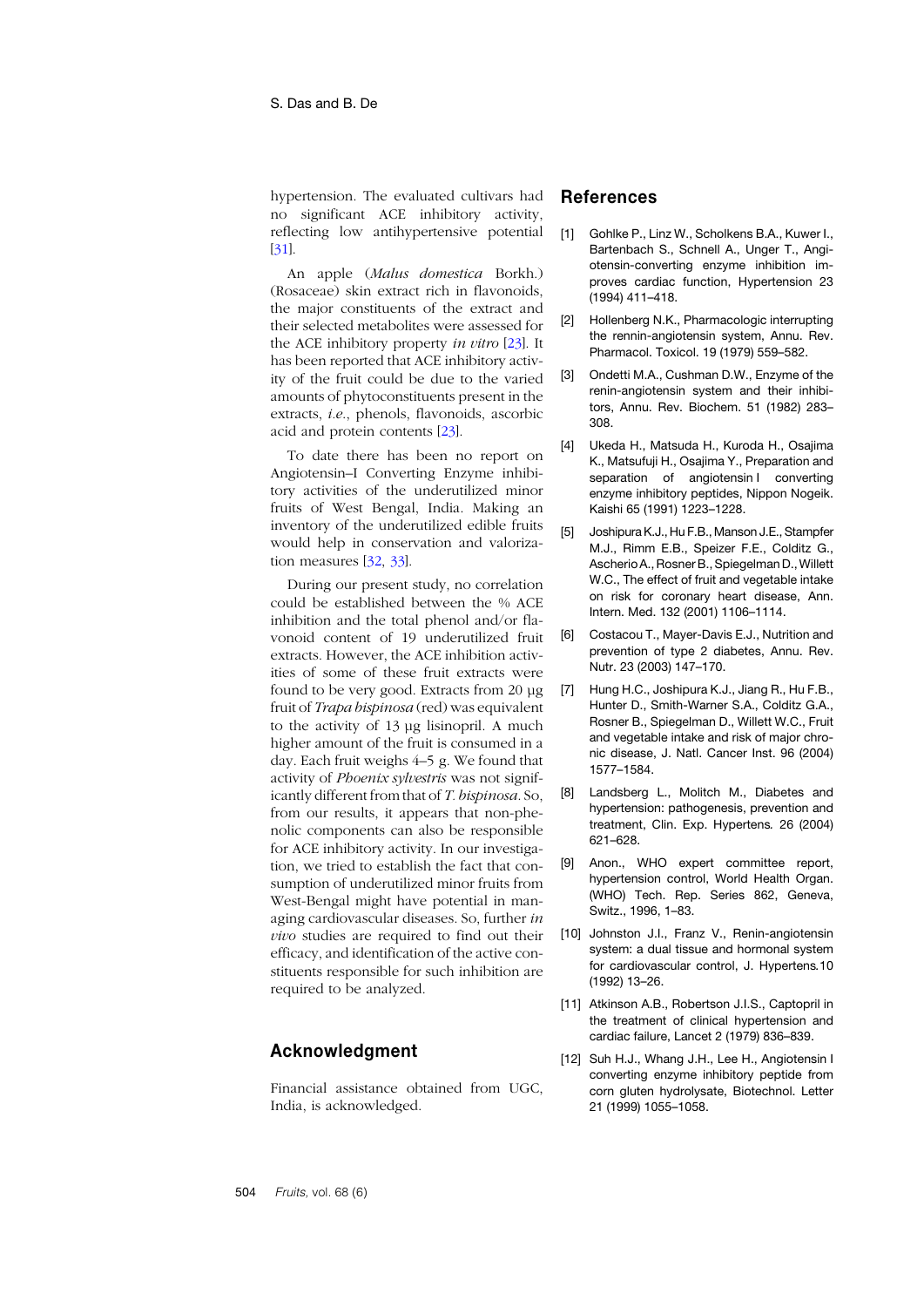- <span id="page-6-0"></span>[13] Kohama Y., Matsumoto S., Oka H., Teramoto T., Okabe M., Mimura, T., Isolation of an ACE-inhibitor from tuna muscle, Biochem. Biophys. Res. Commun. 156 (1988) 332– 337.
- <span id="page-6-1"></span>[14] Funayama S., Hikino H., Hypotensive principles of *Diospyros kaki* leaves, Chem. Pharm. Bull. 27 (1979) 2865–2868.
- <span id="page-6-2"></span>[15] Kameda K., Takaku T., Okuda H., Kimura Y., Inhibitory effects of various flavonoids isolated from leaves of persimmon on angiotensin-converting enzyme activity, J. Nat. Prod. 50 (1987) 680–683.
- <span id="page-6-3"></span>[16] Park P.J., Je J.Y., Kim S.K., Free radical scavenging activities of chitooligosaccharides by electron spin resonance spectrometry, J. Agric. Food Chem. 51 (2003) 4624–4627.
- [17] Kang D.G, Kim Y.C., Sohn E.J., Lee Y.M., Lee A.S., Yin M.H., Lee H.S., Hypotensive effect of butein via the inhibition of angiotensin converting enzyme, Biol. Pharm. Bull. 26 (2003) 1345–1347.
- <span id="page-6-4"></span>[18] Nyman U., Joshi P., Madsen L.B., Pedersen T.B., Pinstrup M., Rajasekharan S., George V., Pushpangadan P., Ethnomedical information and *in vitro* screening for angiotensinconverting enzyme inhibition of plants utilized as traditional medicines in Gujarat, Rajasthan and Kerala, J. Ethnopharmacol. 60 (1998) 247–263.
- <span id="page-6-5"></span>[19] Das S., Das S., De B., *In vitro* inhibition of key enzymes related to diabetes by the aqueous extracts of some fruits of West Bengal, India, Curr. Nutr. Food Sci. 8 (2012) 19–24.
- <span id="page-6-6"></span>[20] Cushman D.W., Cheung. H.S., Spectrophotometric assay and properties of the angiotensin-converting enzyme of rabbit lung, Biochem. Pharmacol. 20 (1971) 1637–1648.
- <span id="page-6-7"></span>[21] Sadasivam S., Manikam A., Biochemical methods, Wiley Eastern Lrd., India, 1992.
- <span id="page-6-8"></span>[22] Kim D., Jeong S.W., Lee C.Y., Antioxidant capacity of phenolic phytochemicals from various cultivars of plums, Food Chem. 81 (2003) 321–326.
- <span id="page-6-9"></span>[23] Balasuriya B.W.N., Rupasinghe H.P.V., Plant flavonoids as angiotensin converting enzyme inhibitors in regulation of hypertension, Func. Foods Health Dis. 5 (2011)172– 188.
- <span id="page-6-10"></span>[24] Tossou C.C., Floquet A.B., Sinsin B.A., Relationship between production and consumption of fruit grown on the Allada plateau in southern Benin, Fruits 67 (1) (2012) 3–12.
- <span id="page-6-11"></span>[25] Kyung A.J., Tae C.S., Daeseok H., In H.K., Young E.K., Chang H.L., Cardiovascular protective properties of kiwifruit extracts *in vitro,* Biol. Pharm. Bull. 28 (9) (2005) 1782—1785.
- <span id="page-6-12"></span>[26] Zahra F.H., Mostafa J., Ahmad T., Mohammad F., The antihypertensive and vasodilator effects of aqueous extract from *Berberis vulgaris* fruit on hypertensive rats, Phytother. Res. 19 (3) (2005) 222–225.
- <span id="page-6-13"></span>[27] Verma S.K., Jain V., Katewa S.S., Blood pressure lowering, fibrinolysis enhancing and antioxidant activities of cardamom (*Elettaria cardamomum*), Indian J. Biochem. Biophys. 46 (6) (2009) 503–506.
- <span id="page-6-14"></span>[28] Ayub M.Y., Norazmir M.N., Mamot S., Jeeven K., Hadijah H., Anti-hypertensive effect of pink guava (*Psidium guajava*) puree on spontaneous hypertensive rats, Int. Food Res. J. 17 (2010) 89–96.
- <span id="page-6-15"></span>[29] Basu A., Penugonda K., Pomegranate juice: a heart-healthy fruit juice, Nutr. Rev. 67 (1) (2009) 49–56.
- <span id="page-6-16"></span>[30] Narasimhacharya A.V.R.L., Rupal A.V., Prajapati P.C., Angiotensin Converting Enzyme inhibition by certain fruits: an *in vitro* study, Curr. Trends Biotechnol. Pharm. 4 (3) (2010) 801–808.
- <span id="page-6-17"></span>[31] Pinto M.D.S., Kwon Y.I., Apostolidis E., Lajolo F.M., Genovese M.I.E., Shetty K., Functionality of bioactive compounds in Brazilian strawberry (*Fragaria* × *ananassa* Duch.) cultivars: Evaluation of hyperglycemia and hypertension potential using *in vitro* models, J. Agric. Food Chem. 56 (2008) 4386–4392.
- <span id="page-6-18"></span>[32] Atato A., Wala K., Dourma M., Bellefontaine R., Woegan Y.A, Batawila K., Akpagana K., Lianas of Togo bearing edible fruit, Fruits 67 (5) (2012) 353–368.
- <span id="page-6-19"></span>[33] Dadjo C., Assogbadjo A.E., Fandohan B., Kakai R.G., Chakeredza S., Houehanou T.D., Damme P. van, Sinsin B., Uses and management of black plum (*Vitex doniana* Sweet) in Southern Benin, Fruits 67 (4) (2012) 239– 248.